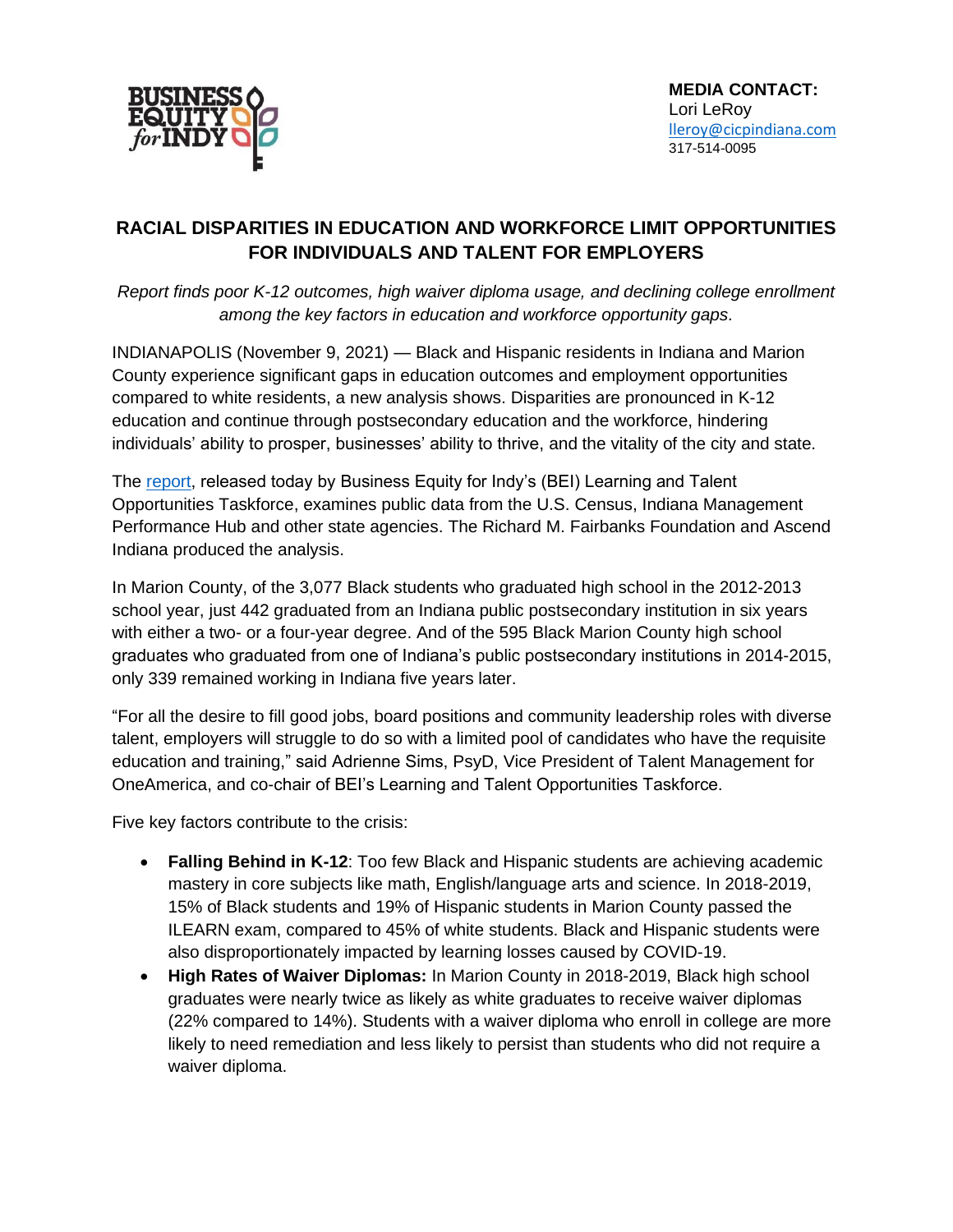

- **Declining College Enrollment:** As college enrollment declines across the board, enrollment rates for Black high school graduates in Indiana plummeted by 12 percentage points over the last decade. For white high school graduates, enrollment fell, but by half as much – six percentage points – meaning the enrollment gap is widening.
- **Lack of STEM College Graduates:** Although there is a general shortage of Black and Hispanic college graduates, gaps are particularly acute in STEM fields, which tend to be linked to higher wages. In 2019-2020, only 12% of Black postsecondary graduates from Indiana's public postsecondary institutions earned a STEM degree, compared to 17% of white graduates and 31% of Asian graduates. There was also a large gender gap, with 31% of male graduates earning a STEM degree compared to 10% of female graduates.
- **Shortfall to Finish:** Of Marion County's 2012-2013 high school graduates, only 14% of Black students continued on to complete a 2- or 4-year college degree at a public institution in the state within six years, compared to 28% of white students.

As a result, Black and Hispanic residents have lower rates of postsecondary attainment and lower median wages compared with white residents in Indiana and Marion County.

"No single institution or sector is responsible for racial disparities in education and employment outcomes. Rather, they are community-wide challenges involving a myriad of issues – from food insecurity, to lack of access to livable wages, to trauma and gun violence – all with roots in the history of race in America," said Claire Fiddian-Green, president and CEO of the Richard M. Fairbanks Foundation and co-chair of BEI's Learning and Talent Opportunities Taskforce. "What's clear is that the status quo is unacceptable, and that we must drive change in a collaborative, cross-sector fashion."

The report recommends actionable steps for employers and policymakers in addressing this crisis. These include expanding access to high-quality early learning programs through tools such as Education Savings Accounts; increasing students' exposure to work-based learning opportunities starting in high school; and increasing access to and completion of postsecondary education by efforts such as promoting Indiana's 21st Century Scholarship program and mandating FAFSA completion for all high school seniors. Employers can read detailed recommendations and examples of companies working to address these disparities [here.](https://businessequityindy.com/)

"At the Indianapolis Urban League, one of our goals is to improve access to jobs with a living wage and good benefits," said Tony Mason, president and CEO of the Indianapolis Urban League. "That requires employers and the community to work together to refine jobs and workforce programs that provide the hands-on support that empowers people with the tools they need to succeed while also removing barriers. As Black people and other communities of color continue to get left behind at significantly higher rates, this is incredibly important not only to individuals and families but our entire city and our economic well-being."